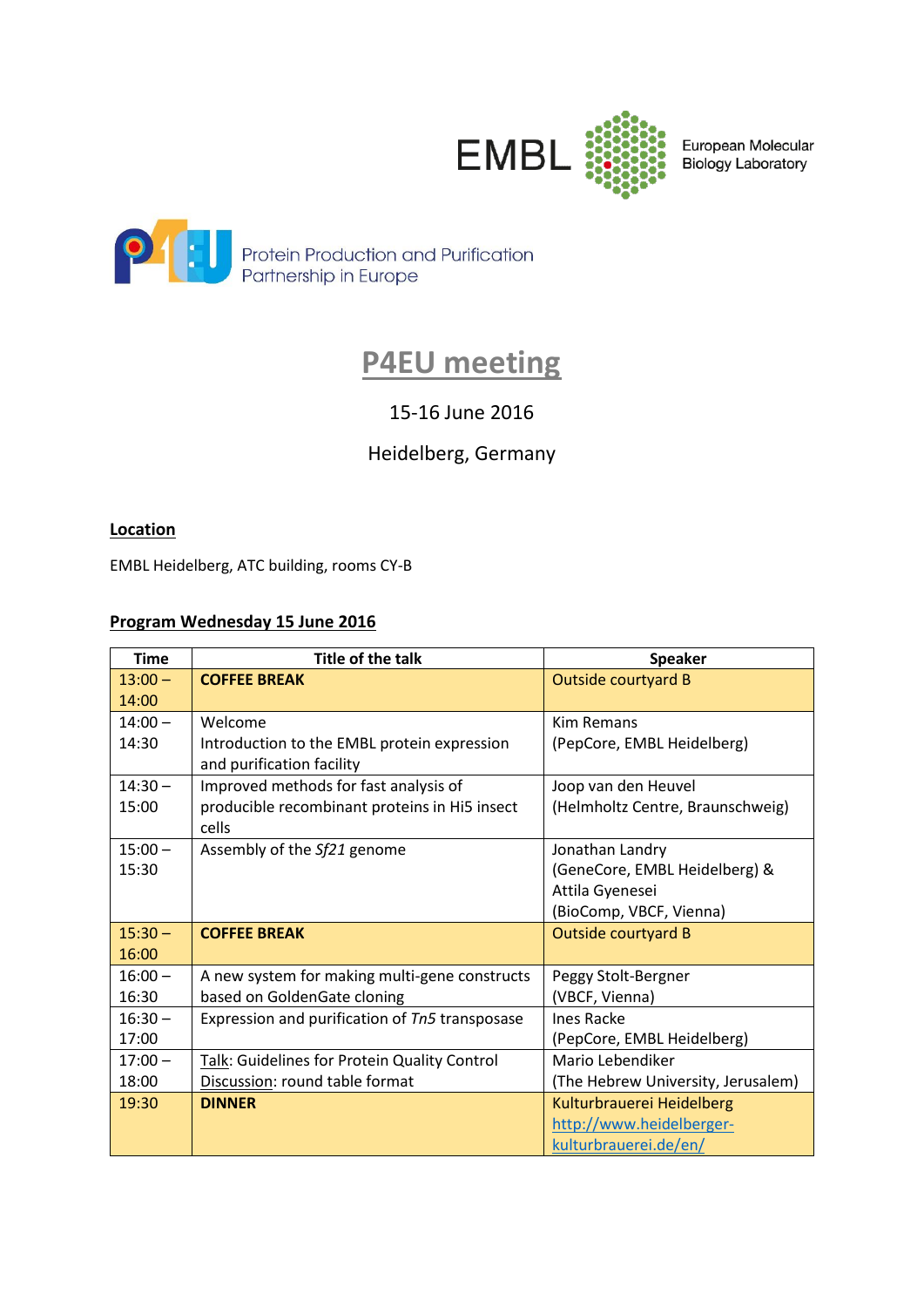#### **Program Thursday 16 June 2016**

| <b>Time</b> | Title of the talk                                 | <b>Speaker</b>                    |
|-------------|---------------------------------------------------|-----------------------------------|
| $9:00 -$    | Recombineering and its application for tailor     | Marlen Schmidt                    |
| 9:30        | made production strains                           | (GeneBridges, Heidelberg)         |
| $9:30 -$    | Production of proteases for industrial            | Gro Elin Kjæreng Bjerga           |
| 10:00       | applications                                      | (Center of applied biotechnology, |
|             |                                                   | Uni Research Bergen)              |
| $10:00 -$   | On-colum protein cleavage: The Profanity and      | <b>Tamar Unger</b>                |
| 10:30       | Sumo systems                                      | (Weizmann Institute of Science,   |
|             |                                                   | Israel)                           |
| $10:30 -$   | Cpf1 endonucleases                                | Nick Berrow (IRB Barcelona)       |
| 10:45       |                                                   |                                   |
| $10:45 -$   | <b>COFFEE BREAK</b>                               | Outside courtyard B               |
| 11:15       | Start of separate QC WG meeting at 11:00          |                                   |
| $11:15 -$   | Assisting protein purification and analyses by    | Jonas Schaeffer (University of    |
| 11:45       | innovative DARPin applications                    | Zürich)                           |
| $11:45 -$   | Final wrap up and discussion for the next meeting |                                   |
| 12:45       |                                                   |                                   |
| $12:45 -$   | <b>LUNCH</b>                                      | <b>EMBL canteen</b>               |
| 13:45       |                                                   |                                   |

### **Joint meeting of the Protein Quality Control work groups of P4EU and ARBRE/MOBIEU**

Times:

- Wednesday 15 June,  $8:00 10:00$ (Informal discussion for those who are already there, since Rob Gilbert leaves in the evening of the 15<sup>th</sup> of June)
- Thursday 16 June,  $11:00 15:00$

Location: room 4.54a, EMBL main building (booked for Thursday 16 June from 11:00 until 15:00)

### Participants:

- Mario Lebendiker (P4EU)
- Annabel Parret (P4EU)
- Ario De Marco (P4EU)
- Nick Berrow (P4EU)
- Robert Gilbert (ARBRE/MOBIEU) => work package leader for ARBRE/MOBIEU
- Stefan Knauer (ARBRE/MOBIEU)
- Stephan Übel (ARBRE/MOBIEU)
- Bertrand Raynal (ARBRE/MOBIEU)